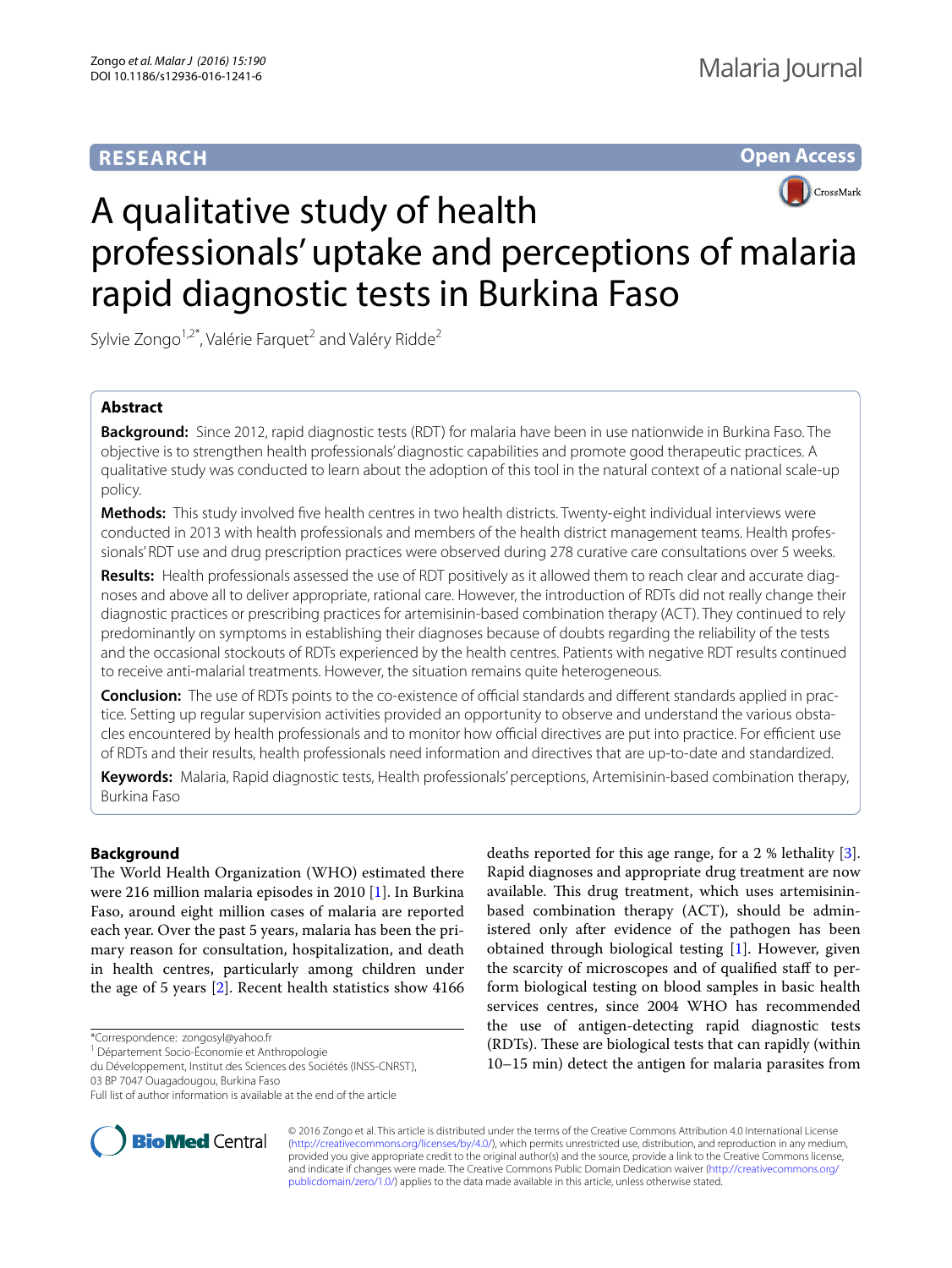micro-samples obtained by finger-prick and applied to a test strip [\[4\]](#page-10-2).

In Burkina Faso, biological testing for malaria treatment is done using two basic techniques, either microscopic diagnosis using thick blood smears or RDT. Official directives stipulate that all suspected cases of malaria must be confirmed by one of these techniques before treatment [[5\]](#page-10-3). RDTs are used primarily to confirm a malaria diagnosis in primary care centres that do not have microscopes. They were introduced, beginning in 2009, in 29 health districts of six pilot regions for use in persons over the age of 5 years; Their introduction was preceded in 2008 by a series of top-down training sessions provided first at the regional level, then at the health district level, and finally at the health centre level, represented by the clinical managers. As of 2010, RDTs are used for patients of all ages, and training sessions have been organized in all regions following the same top-down approach [\[6](#page-10-4)]. An evaluation, conducted in six primary care centres, of the use of RDTs in this controlled pilot context showed that health professionals did not use RDTs when these were required, preferring to maintain their usual clinical diagnostic routines and treatment algorithms [[7\]](#page-10-5). When RDTs were used, the majority of negative results were ignored by the health professionals, who continued to prescribe ACT. These practices in Burkina Faso were associated with a cautious attitude toward RDTs [\[6](#page-10-4)]. Studies conducted elsewhere in Africa have shown that health professionals consider the use of RDTs to be an important step in obtaining appropriate care and a means of determining the etiology of fever cases, helping to strengthen diagnostic capacities and improve the quality of therapeutic indications [[8\]](#page-10-6). However, health professionals' use of RDTs continues to be problematic, especially with regard to managing results. Studies have revealed that health professionals' prescriptions are not always based on RDT results [\[9](#page-10-7), [10\]](#page-10-8). This situation has resulted in continued inappropriate use of anti-malarials, which the introduction of RDTs was intended to curtail [[11\]](#page-10-9). Health professionals' compliance with directives regarding diagnosis and treatment is a fundamental prerequisite for effective implementation of malaria management policies [[1](#page-9-0)].

Since 2010, RDTs have been used throughout Burkina Faso for all patients [\[12](#page-10-10)]. This national scale-up of RDTs in a natural context of public policy calls for reflection on the adoption of this tool, how it is perceived by health professionals, and its impact on care organization and health professionals' practices. To ensure the sustainability of RDTs, it is important to understand the logic driving health professionals' adoption of them [[13,](#page-10-11) [14\]](#page-10-12). This is even more the case when considering that, up to now, the available knowledge on RDT use has been derived only from pilot projects and relatively controlled situations. As such, there is a real need for knowledge drawn from a natural context [[15,](#page-10-13) [16](#page-10-14)]. The objective of this study was to understand health professionals' adoption, perceptions and use of RDTs in the natural context of a national scale-up of a public policy.

## **Methods**

#### **Study setting**

The study was conducted in the health districts of Kaya and Zorgho, in Burkina Faso, where research is engaged on the national anti-malaria programme [\[17](#page-10-15)]. These two sites were selected for purposes of this evaluation because they are comparable in terms of rainfall, income levels, population composition, and health professionals' presence and qualifications. Kaya health district is situated in the Centre-North region, 90 km northeast of the capital, Ouagadougou. It has 564,867 inhabitants, 56 % of whom live within a 5-km radius of a primary health care centre. In 2014, the district reported 210,775 cases of uncomplicated malaria, including 127,151 cases in children under five, 6098 severe cases, and 57 deaths, for a 0.9 % lethality. Zorgho health district is situated in the Central Plateau region, 203 kms east of Ouagadougou. It has a population of 393,778, of whom 49.3 % live within a 5-km radius of a primary health care centre. The incidence of malaria is higher in Zorgho than in Kaya. In 2014, there were 204,775 uncomplicated cases of malaria reported, including 99,662 cases in children under five, 10,447 severe cases, and 109 malaria-related deaths, i.e., a lethality of 1.0 %, compared to a national average of 1.2 % [[3\]](#page-10-1). The organization of healthcare is similar in both districts. User fees are collected for consultations and treatments in both districts, except for children under 5 years (0–59 months) in Kaya, who have been exempted from direct user fees and ambulance transportation costs since July 2011 [\[18](#page-10-16)].

#### **Methodological approach**

In the two health districts five primary care health and social promotion centres (CSPS) were selected, of which three were in urban areas and two in rural areas. The selection was aimed at providing a diversity of situations in the two districts and to enable urban–rural comparisons. The field survey was conducted between 19 February and 28 March, 2013. An exploratory visit was conducted in December 2012 in Kaya to learn more about the setting and the status of RDT use, present the study to the clinical teams, and pre-test the data collection tools.

Two qualitative data collection tools were used: individual interviews ( $n = 24$ ) and observations. The individual interviews began with 20 health professionals. In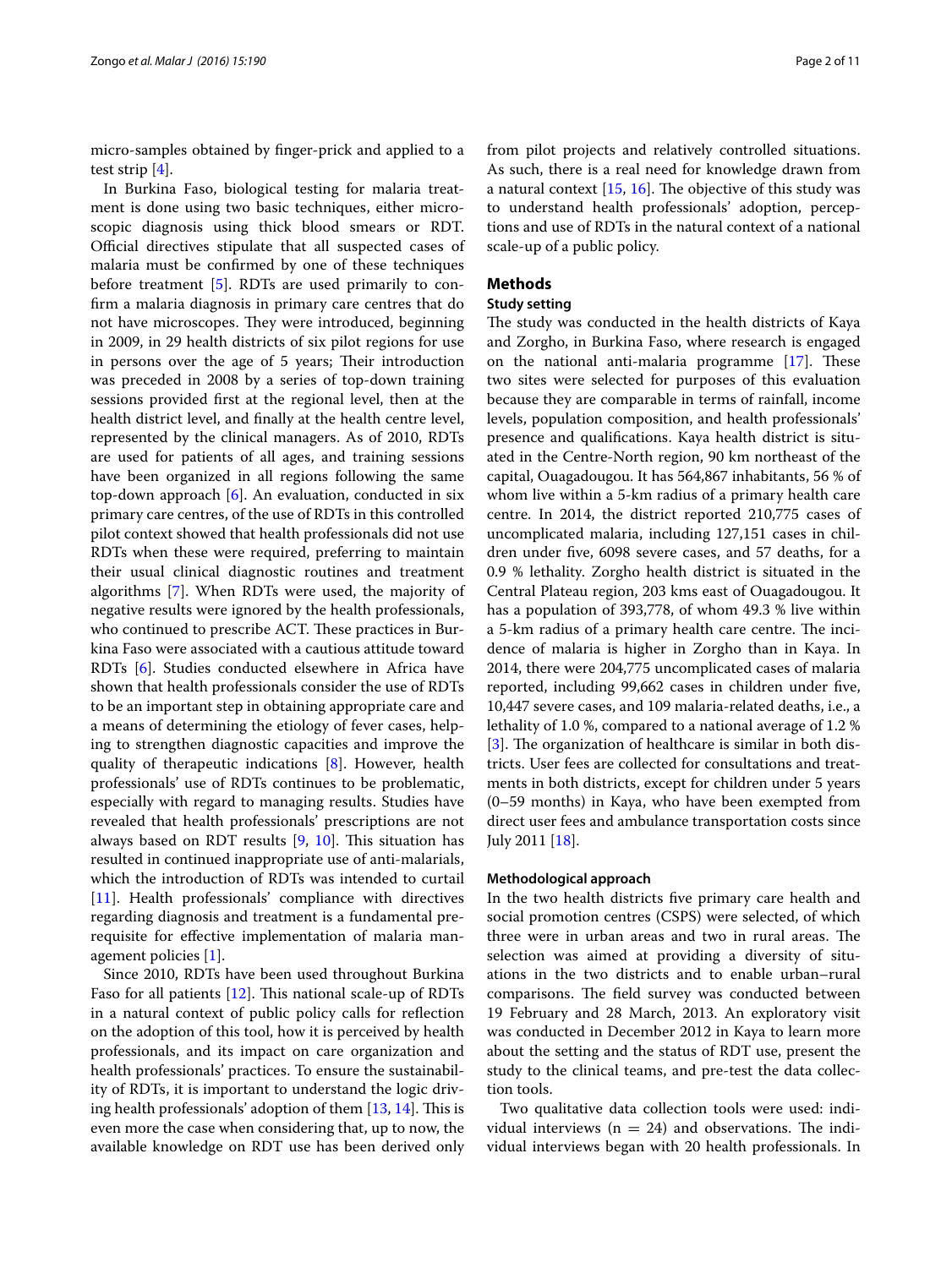rural health centres, the number of health professionals varied from two to three. Their statuses were different but they all performed the same acts (including RDTs). Given their limited numbers, it was possible to interview all of them. In the urban centres, where there were many more health professionals, the decision was taken to interview only those working in clinics, as that was where curative care consultations occurred. Only those health professionals who were willing to talk with the researchers were interviewed. Nevertheless, every effort was made to obtain a diverse sample of health professionals, in terms not only of their status and function in the health centres, but also of their participation in RDT training sessions. The interviews explored their knowledge about RDTs, what use they made of them, their prescribing practices in relation to the test results, their perceptions of the tool and of how it was received by patients, especially mothers of children under five.

In addition, interviews were conducted with four members of the two districts' management teams (ECD), including the district medical officers (MCD) or their assistants, the managers of the district distribution depots (DRD) who look after RDT stocks, and the managers of the health information and epidemiological surveillance centres (CISSE). A number of curative care consultations were also observed to understand the procedures for medical care of the ill, particularly in cases of fever, and especially the procedures for determining whether or not to use RDTs. In all the CSPSs, a total of 278 curative care consultations in clinics were observed. To conduct these observations, between 4 and 10 days were spent in each of the different CSPSs.

All interviews were audio-recorded and fully transcribed into a word-processing program. The transcripts underwent content analysis by site and by topics addressed in the interview guides. Added to these were the four interviews (three health professionals and one ECD member) conducted during the exploratory phase, which were recorded using written notes, bringing to 28 the total number of interviews analysed. Tables [1](#page-2-0), [2](#page-3-0) summarize the data collection process.

## **Ethical considerations**

The study received ethical approval from the research ethics committees of Burkina Faso and the University of Montreal Hospital Research Centre (CRCHUM). The results of the analyses were presented to the key stakeholders at a workshop held in November 2013.

## **Results**

## **Relatively informal training in the use of RDT**

As malaria is the predominant reason for patient visits, clinicians devote considerable time to its diagnosis. According

| Page 3 of 11 |  |  |
|--------------|--|--|
|              |  |  |

<span id="page-2-0"></span>**Table 1 Summary of the data collection process**

| <b>Sites</b>           | Number of consul- Number<br>tations | of days | <b>Number</b><br>of interviews |
|------------------------|-------------------------------------|---------|--------------------------------|
| CSPS-urban A<br>(Kaya) | 90                                  | 09      | 07                             |
| CSPS-urban B<br>(Kaya) | 112                                 | 10      | 06                             |
| CSPS-rural<br>(Kaya)   | 24                                  | 04      | 03                             |
| CSPS-urban<br>(Zorgho) | 32                                  | 05      | 05                             |
| CSPS-rural<br>(Zorgho) | 20                                  | 05      | 02                             |
| ECD (Zorgho)           |                                     |         | 02                             |
| ECD (Kaya)             |                                     |         | 03                             |
| Total                  | 278                                 | 32      | 28                             |

to the clinicians, before the introduction of RDTs, diagnosis was based essentially on the patient's symptoms. Most cases of fever and symptoms suggestive of malaria were regarded as malaria. Anti-malarials were immediately prescribed, even in cases where the symptoms might suggest other pathologies. The diagnosis was presumptive and antimalarials were prescribed according to a cautionary logic of making sure the patient was covered.

*"Before RDTs, there was a lot of investigating, and in the malaria programme there was a dictum to the effect that 'whenever there's fever, treat for malaria first,' so if someone came in with fever, even though we would still investigate the possibility of other things, nevertheless the first line of treatment included an anti-malarial. Even if there's no scientific evidence there, if it's based on what the mother or father says, or what the health worker observed, it's certainly true that, even if he says there's coughing, that can cause fever, but when there's fever, we treat for malaria and maybe also pneumonia… And even if that's not the right diagnosis, to cast a wide net we prefer to include [an anti-malarial]." State certified nurse (IDE), male, urban CSPS, Zorgho.*

RDTs were introduced following a training process that began with health centre managers. It was carried out using different methods: health professionals received "formal" training, either from the Ministry of Health or from organizations working in their health district.

In Zorgho health district, the use of RDTs was preceded in 2011 by an information workshop for CSPS managers.

In Kaya health district, the scale-up in 2012 was preceded by training on RDT use, provided from April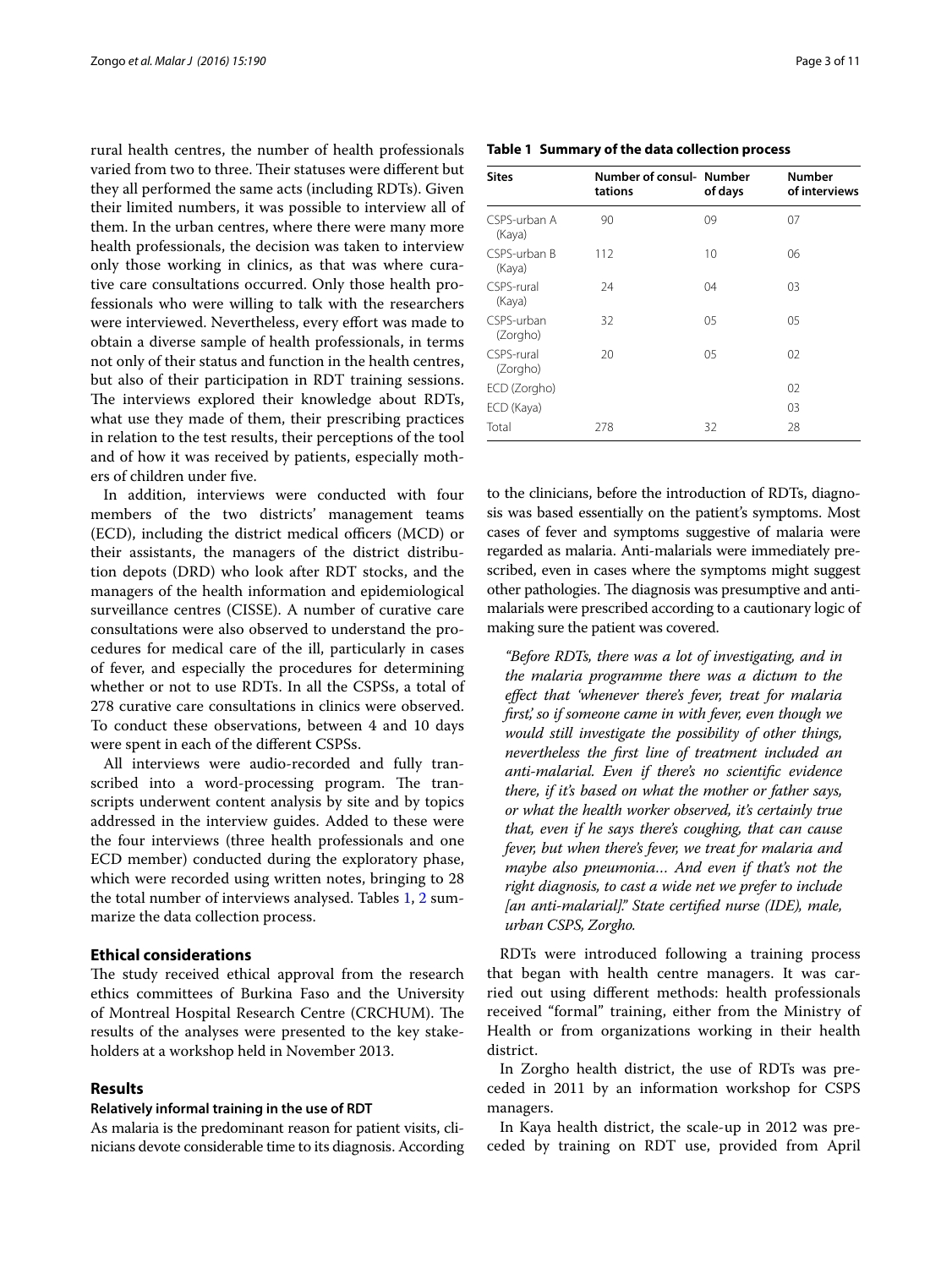| <b>Sites</b>        | Gender |      | <b>Status</b> |        |            |                      |            |              |
|---------------------|--------|------|---------------|--------|------------|----------------------|------------|--------------|
|                     | Female | Male | <b>AIS</b>    | IB     | <b>IDE</b> | <b>MCD/assistant</b> | <b>DRD</b> | <b>CISSE</b> |
| CSPS urban A (Kaya) | 06     | 01   | 01            | 02     | 04         | $00\,$               | 00         | 00           |
| CSPS urban B (Kaya) | 03     | 03   | 02            | $00\,$ | 04         | $00\,$               | 00         | 00           |
| CSPS rural (Kaya)   | 02     | 01   | 02            | 01     | 00         | 00                   | 00         | 00           |
| CSPS urban (Zorgho) | 01     | 04   | 02            | 01     | 02         | 00                   | 00         | 00           |
| CSPS rural (Zorgho) | 00     | 02   | 01            | 01     | 00         | $00\,$               | 00         | 00           |
| ECD (Kaya)          | 01     | 02   | 00            | $00\,$ | $00\,$     | 02                   | 00         | 01           |
| ECD (Zorgho)        | 01     | 01   | 00            | 00     | 00         | 01                   | 01         | 00           |
| Total               | 14     | 14   | 08            | 05     | 10         | 03                   | 01         | 01           |

<span id="page-3-0"></span>**Table 2 Participants' status and sociodemographic characteristics**

23–28 to health professionals who were, in turn, mandated to train their colleagues in the CSPSs.

*"The scale-up in the district was done in 2012. There was training provided from April 23 to 28, I believe…They trained two health professionals per CSPS. It believes it was the malaria programme. In any case, the implementation was done after the training, around June, I think, and then each CSPS started when it wanted. They didn't all start at the same time." District management team (ECD), female, Kaya.*

Before this, the NGO Save the Children, as part of its malnutrition management programme, had provided some of the Kaya CSPSs with RDTs starting in 2010, for managing children under five, and in that initiative had trained some of the CSPS managers in the use of this tool.

The reasoning behind the training provided for the scale-up was that the knowledge acquired would subsequently be transferred to personnel in the health centres who had not attended the training sessions. In both districts, RDTs were introduced into the CSPSs by either the centre managers or their representatives who had undergone training. Those who were trained were expected, in turn, to train their colleagues who had not attended the session. For most health professionals, their first contact with RDTs and their knowledge acquisition occurred in their own health centre through transfer activities (verbal, practices, and/or posting of national directives) carried out by those who had been trained. In both districts, this was the process by which the majority of health professionals encountered in the study had learned to use RDTs. Transfer activities took several forms, including unit meetings that focused specifically on RDTs or in which information on RDTs was included among other items. For other health professionals, the learning was transferred through practice, that is, during consultations with patients.

According to the health professionals, these different methods of teaching RDT use enabled them to perform the test easily but resulted in differences, and even divergences, in how the tool was adopted. These were seen not only in the health professionals' knowledge, which was inconsistent, but also in their practices that did not necessarily follow official directives.

While the health professionals were more or less knowledgeable about the objectives for the use of the tool, its actual manipulation was the subject of much discussion and a variety of practices. For example, there were diverse opinions regarding the amount of buffer solution to use and especially the wait time for results. According to one health professional:

*"Just three drops. If the blood is very sticky, you can add a drop because sometimes it congeals. If the blood is sticky, it's not flowing fast, we can put four drops to dilute the blood even more, it might not work. From what I know, it's three drops; if it's four drops, too, then I'm waiting for someone to let me know that…. We can have the results in 10 to 15 min." Health outreach worker (AIS), female, urban CSPS A, Kaya.*

In reality, there were different opinions. The number of drops varied from one professional to another, and even for the same professional, from one consultation to another. Likewise, with regard to the wait time for results, observations of curative consultations on all the sites revealed that an average of five to 10 min was spent with each patient, even when an RDT was performed. Yet according to official directives (posted in some consultation rooms), they were supposed to wait at least 15 min before reading and interpreting the results—a time that many health professionals considered overly long. One student nurse at the urban Zorgho CSPS explained what happened during curative consultations carried out under the supervision of a certified health professional: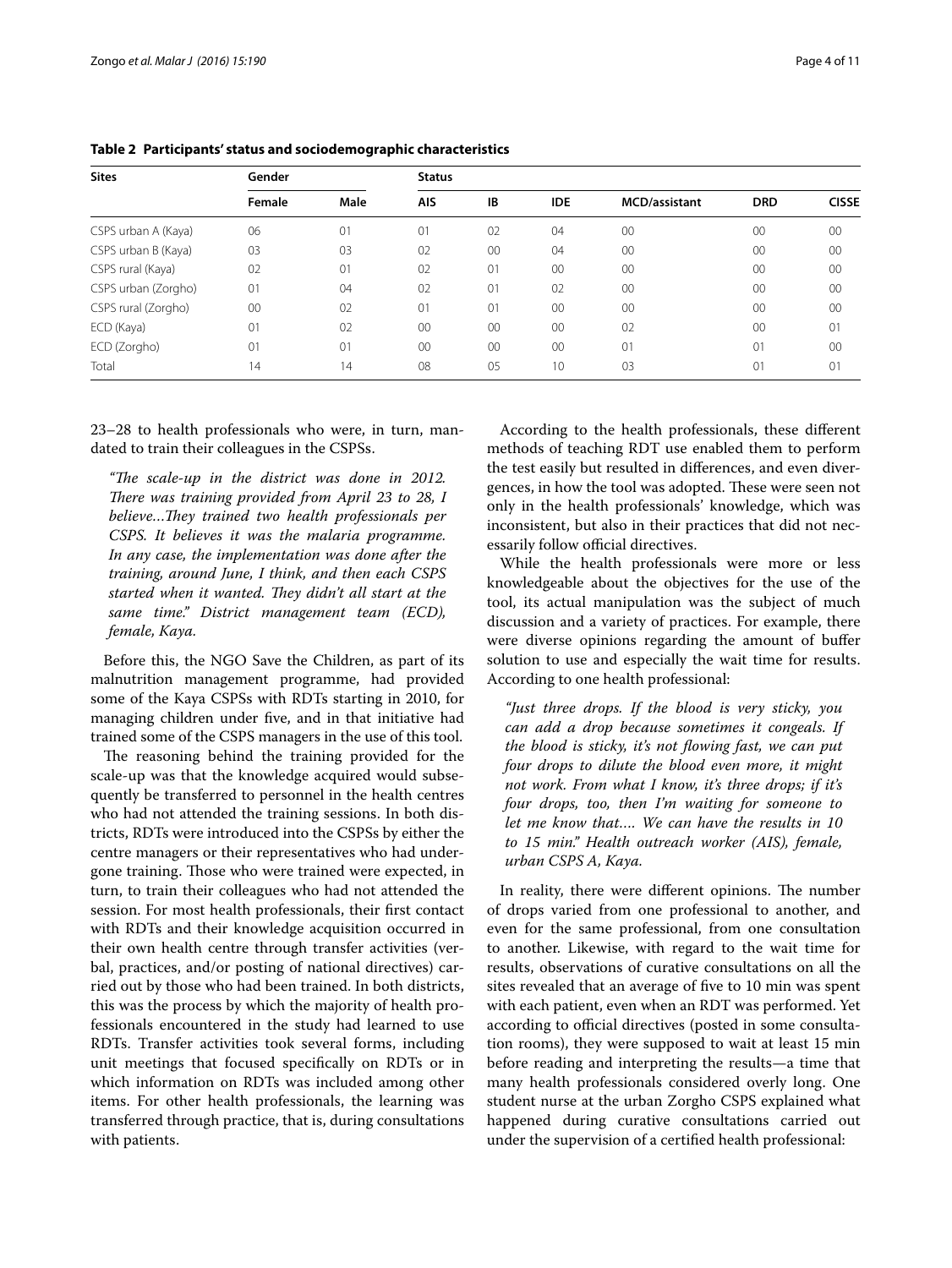*"In principle, it's 15 min, but if you had to wait that long—well! It's just that, right now, there's no one here, but otherwise there are times when the bench (of the waiting room) is filled to right out the door. If you had to spend 15 min with a patient, oh boy! The patients themselves would come pounce on you here!" Student nurse, female, urban CSPS, Zorgho.*

One consequence of these coping strategies is that some patients are mistakenly diagnosed, as was observed in one of the urban CSPSs in Kaya. In a consultation for a 10-month-old child presenting with "hot body and cough with vomiting," which the mother had treated with paracetamol, a nurse in the urban CSPS A of Kaya decided to perform an RDT. Five minutes later, without the nurse having observed that the control line indicated a negative RDT, she nevertheless reached a diagnosis: "uncomplicated malaria  $+$  pneumonia" and prescribed ACT syrup and an antibiotic as treatment. After the mother had left, as the student assisting the nurse was about to dispose of the test in the trash, she noticed that the second line, showing that the test was positive, had appeared, although faintly. When she informed the nurse, "*Look, it's positive, there's a faint line, and the woman has already left*," the nurse replied, "*Oh, well, since there was an antimalarial in there, it's okay!*"

Most of the health professionals in the two districts had learned to use RDTs from transfer activities conducted by others who had been trained. In Zorgho district, the directives on RDT use, posted in the consultation rooms, were also a source of information. This posting of the directives for performing RDTs and of the decision algorithm for suspected cases of malaria was an element that differentiated the health centres in the two districts. In the health centres investigated in Zorgho (formally or informally), these two postings were present in the consultation rooms and were sometimes accompanied by handwritten notes on the use of RDTs. Health professionals referred to them regularly to explain certain points during the interviews to show either what they did, or what they were supposed to do (for example, for questions on the use of the tool and on prescribing practices based on RDT results).

## **The same tests performed by health professionals with different status**

The use of RDTs was not limited to a single category of health professional. Everyone who saw patients in consultation performed the tests, regardless of their status. However, it was how care was organized that determined who was involved. It was observed that those who conducted the consultations were generally the ones who performed the RDTs. In health centres with staffing shortages, a professional might be working alone. This was the case most often in afternoons or during on-call shifts. Based on the principle that anyone who consults should be able to perform RDTs, it becomes difficult to prohibit anyone from doing it, or to limit it to only one category of health professional. Thus, anyone who received patients in consultation then performed the tests, regardless of their status.

*"In principle, according to the Ministry of Health, AISs shouldn't be doing them, but on the ground, the CSPSs have staff shortages and so they have to involve the AISs." ECD, male, Kaya.*

*"Everyone does them. In any case, everyone who carries out consultations does them." AIS, male, urban CSPS, Zorgho.*

However, RDTs were essentially performed by health centre personnel. Community health workers, even though they were involved in the curative management of malaria in patients' homes, did not perform the tests.

#### **The logics guiding RDT use: pre‑eminence of symptoms**

The logic that was guiding RDT use varied greatly from one health professional to another and from one health centre to another. Nevertheless, there was an observed tendency to use RDTs routinely whenever they were available. In most health centres, when they were available, RDTs were performed for most patients, but for different reasons. The first had to do with the acceptance of, and compliance with, national directives regarding the management of suspected malaria:

*"As this is a programme, all we do is follow it; we're the ones who carry it out. Whatever the decision*-*makers decide, that's what we do."* Licensed nurse (IB), male, urban CSPS, Zorgho.

Another had to do with the presence of colleagues or students during consultations; these additional human resources were helpful in managing workload, coping with numbers of patients, and improving test accessibility. In certain situations RDTs were not systematically used, for reasons related to service organization (such as when the RDTs were kept in a location that was not accessible to everyone) or to workload.

It was mainly the symptoms described or presented by patients that guided the use of RDTs: fever/body heat, headache, diarrhoea and vomiting (in children).

*"As for myself, in particular, I don't systematically do RDTs on every patient who comes in; it depends on the symptoms. If a patient comes in with a cough, I don't see the need to do an RDT if the patient isn't reporting any aches and pains, headaches, intermit-*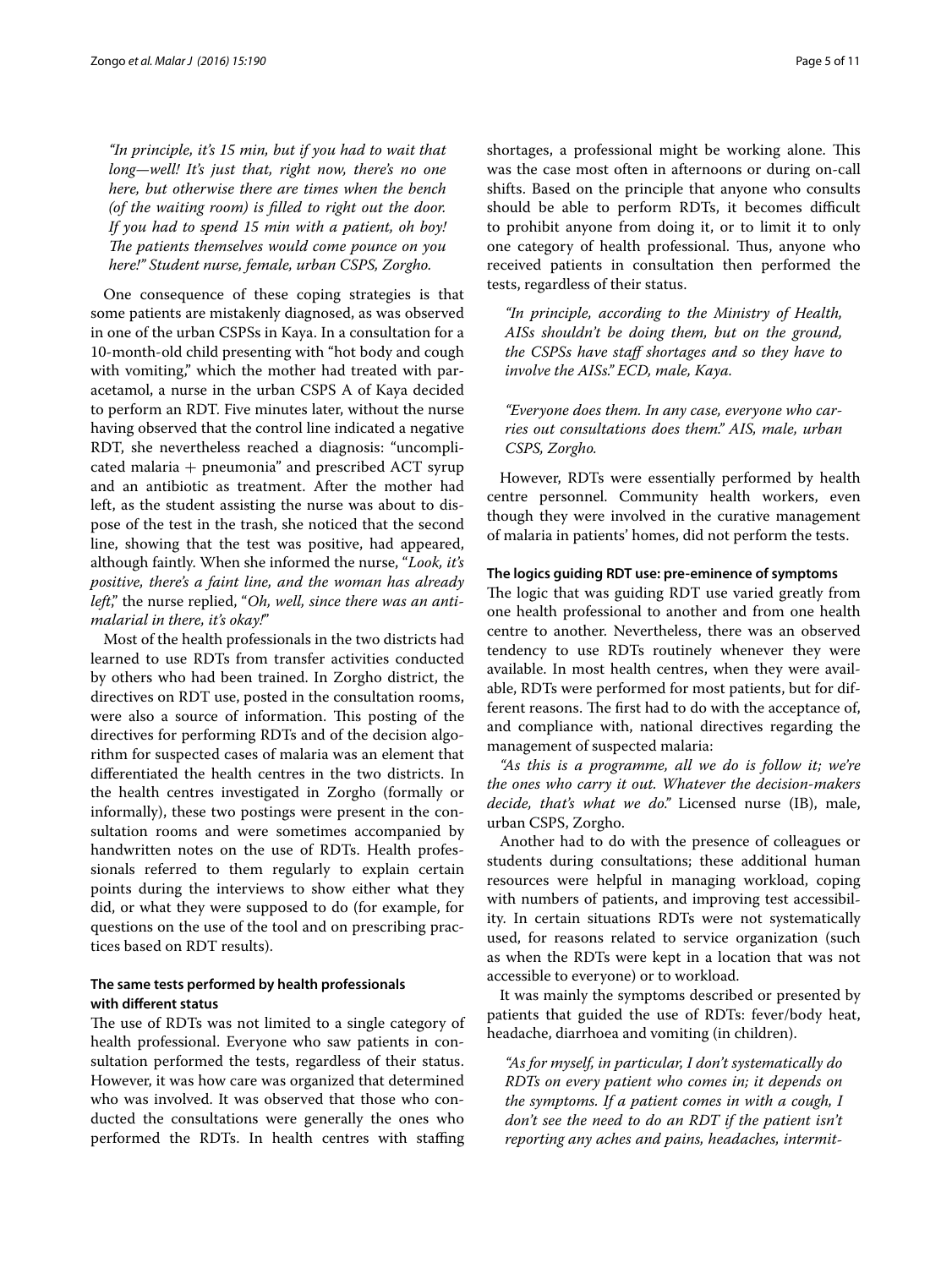*tent fever—no symptoms to suggest malaria. And then there are three or four phases of fever that could lead us to suspect malaria; so if I suspect malaria, I do an RDT to be sure, and even in cases of diarrhoea, if it's accompanied by fever, I do an RDT because malaria can cause diarrhoea." IDE, male, urban CSPS B, Kaya.*

The most frequent symptom prompting the use of RDT was fever. However, fever was not considered in isolation, as it "*is not necessarily synonymous with malaria*", as one health professional noted. Respondents referred to other pathologies, such as typhoid fever or otorhinolaryngological infections (e.g., pneumonia, bronchitis) that could cause fever. Conversely, according to the health professionals, "*the absence [of fever] does not exclude malaria*". Respondents asserted that, according to this logic, the test should be done systematically for all patients, in the spirit of comprehensive patient management.

However, all these logics clearly only applied when the tests were available. Yet this was not always the case, such that health professionals had to fall back on using clinical symptoms to reach their diagnoses. Thus, the new definition of malaria adopted by the health system in 2010 to incorporate RDT results makes sense only if the RDTs are available. Even when they are, however, presumptive diagnoses continue to have a place in patient care.

## **Prescribing practices: official directives and empirical practices**

The introduction of RDTs modified the official definition of malaria and of the therapeutic management of suspected cases. From then on, according to the national policy,

*"To have an uncomplicated case of malaria, the temperature must be equal to or above 37.5° [Celsius] with a positive RDT result for Plasmodium falciparum." IDE, male, urban CSPS B, Kaya.*

By the same approach, all drug prescriptions are supposed to be based on evidence of parasite presence obtained through biological diagnosis. However, in the health centres, professionals' use of RDT results was variable. RDTs had not changed their prescribing practices. This situation was observed more often in Kaya health district, where many patients with negative RDT results continued to receive anti-malarial treatment. The practices were different, however, between urban and rural areas. In urban settings, positive RDT results were never questioned by the health professionals, and those patients received anti-malarial treatment. On the other hand, the same was not true of negative results, which were not always accepted as such, and those patients also often received anti-malarial treatment.

*"Even when the RDT is negative, if the patient presents malaria symptoms, I treat for malaria. Whether the result is negative or positive, when there are certain symptoms (headache, fever, chills, fatigue), I do an RDT but I treat according to the symptoms I see." IB, female, urban CSPS A, Kaya.*

Of 90 consultations observed in urban CSPS A, RDTs were performed for 70 patients, of which 59 were negative and 11 positive. Of the 59 patients with negative RDTs, 30 were given prescriptions for anti-malarials. In urban CSPS B, of 46 patients seen when RDTs were available, 28 underwent RDTs, of which 11 were positive and 17 negative; five of the negative cases were interpreted and treated as uncomplicated malaria.

In rural areas, only patients with positive RDT results were given anti-malarial treatment. Prescribing antimalarials for cases with negative RDT results was done less systematically. Anti-malarials were prescribed based on a patient's symptoms and appeared to be a last resort, after clinical examination of the patient uncovered no other pathology associated with these symptoms.

In Zorgho district, anti-malarials were prescribed in most cases with positive RDT results. Unlike in Kaya, negative RDT results were not routinely diagnosed and treated as cases of uncomplicated malaria in Zorgho district. The observations of consultations, the data in the registers, and even the interviews showed that patients with negative RDTs were rarely given anti-malarial prescriptions. Prescriptions for ACT or quinine remained associated, for the most part, with positive RDTs. Here, the official directives played a significant role in malaria diagnosis and prescriptions. The health professionals referred to the decision algorithm for management of suspected cases of malaria in order to decide on the treatment path based on RDT results. The decision algorithm was a significant reference in rural areas, where no negative RDT (both those observed during the survey and those performed before then) had been diagnosed and treated as malaria.

*"When it [the RDT result] is positive, we prescribe anti-malarial treatment, he [the patient] picks it up at the depot, brings it back, and we show him the products. If advice is required, we provide the advice. If it's negative, we also look to see whether there might be another hidden illness. If we find it, we prescribe something else and he goes to get the product. But I've told my people [health professionals] here, if it's negative, no anti-malarials are to be prescribed. We might see it said somewhere that*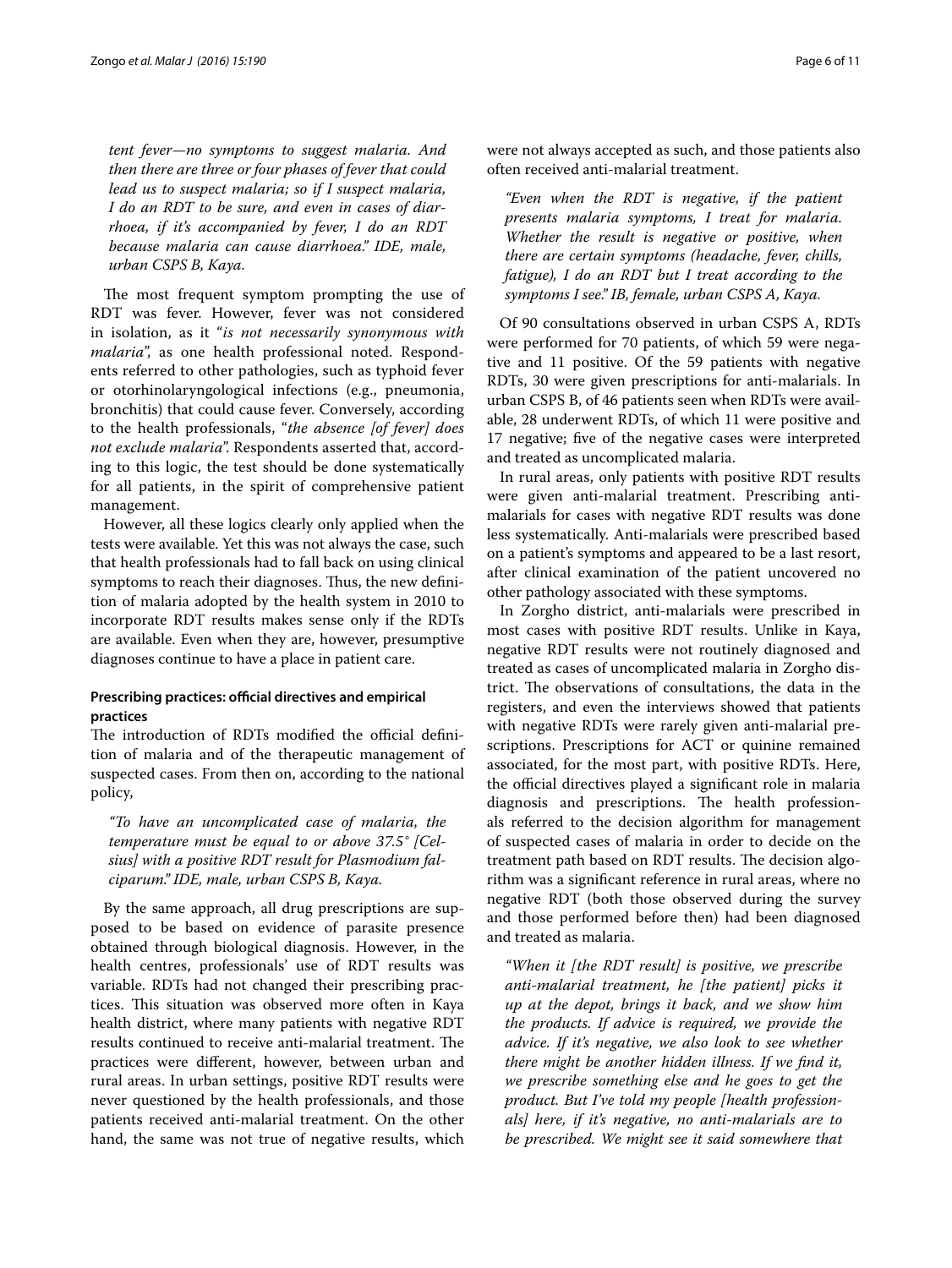*a negative RDT results does not exclude malaria. No! Here, negative RDT means no malaria, look for other symptoms to treat! Here, that's how it is… That's in fact what the directives say, that when it's negative, we don't give anti-malarials… So, when it's negative we don't prescribe [anti-malarials], the person will come back! Even if it's not allowed, the person will go for a thick blood smear at Zorgho, where things are more sophisticated. In any case, that's how it is here." IB, male, rural CSPS, Zorgho.*

In urban settings, health professionals paid attention to the decision algorithm and tried to comply with it as much as possible. However, they expressed their unease in cases where they were convinced certain patients had malaria even though their RDT results were negative. In those situations, they developed strategies to be able to treat them as malaria cases without giving the impression that they had contravened the official directives. A negative RDT result would be entered in the register as a positive result, or the patient would be given a prescription that was different from what was noted in the register and that would include an anti-malarial treatment. This was observed during a morning consultation conducted by a nurse who, in her interview the previous evening, had stressed the fact that she did not provide anti-malarial treatment when the RDT was negative. She had asserted that, when in doubt, she preferred to request that a thick blood smear be done. Even so, the health professionals considered that such situations were exceptional. In most cases, negative RDTs were not diagnosed and treated as cases of uncomplicated malaria.

Generally speaking, RDTs have not modified health professionals' prescribing practices. In both districts, the professionals offered several explanations for these coping strategies, the main one being anticipation of complications from an underlying malaria. This logic of anticipating a patient's status was mentioned in both districts.

*"If the person still has fever but the RDT results continue to be negative, we repeat the clinical exam. If we find nothing else, we might decide to prescribe anti-malarial treatment, since we never know whether the persistent fever might be hiding a case of malaria that could very well get worse if not treated in time." IDE, female, urban CSPS A, Kaya.*

*"Often we prescribe to prevent the worst-case scenario, to avoid having the person come back with severe malaria." IB, male, urban CSPS, Zorgho.*

Thus, treatments were prescribed based on a cautious logic to protect the patient. Some raised doubts about the test's reliability, while others pointed to certain elements that could influence the results.

*"Because the RDT might often be negative, but if the person was already started on anti-malarial treatment, the RDT could show a negative result. Often, even if the treatment was given a week before, we might think it's malaria, but because treatment was already started, it doesn't show up as positive." AIS, female, urban CSPS B, Kaya.*

*"We're in a region where Plasmodium falciparum is predominant, but as I said, there are other types of Plasmodium that the RDT doesn't see, such as vivax, ovale, etc. We might also think of those." IB, male, rural CSPS, Zorgho.*

The doubts expressed about the reliability of RDTs explain, in part, why anti-malarials are administered even when RDT results are negative. However, in general, the use of RDT results remained correlated with the symptoms presented or described by the patient, and it was those symptoms that guided the health professionals' prescribing practices. Fever was the reference symptom. When fever was mentioned or observed, anti-malarials were added to the treatment, even if a patient's symptoms could be due to other pathologies. In using RDTs, the presumptive diagnosis routinely went hand-in-hand with the biological diagnosis.

## **RDTs have certain drawbacks but remain useful**

Even though health professionals varied in how they were trained to use them, and even if prescriptions did not always take into account their results, RDTs were assessed positively in both districts. They were perceived as a tool that was easy to use and helpful for managing patient care. Their utility had to do mainly with the support they provided to diagnosis and decision-making.

*"It made our consultations more specialized! Now, with RDTs, we're sure of the treatment we're providing, that's it! There's a positive diagnosis, and so the treatment becomes very easy. We're no longer treating in the dark, but instead, with RDT, we know what we're doing, where we're going." IDE, female, urban CSPS B, Kaya.*

Presumptive diagnosis, for a long time the prevalent approach in malaria management that led to haphazard decisions, resulted in erratic care that patients did not necessarily require. According to the health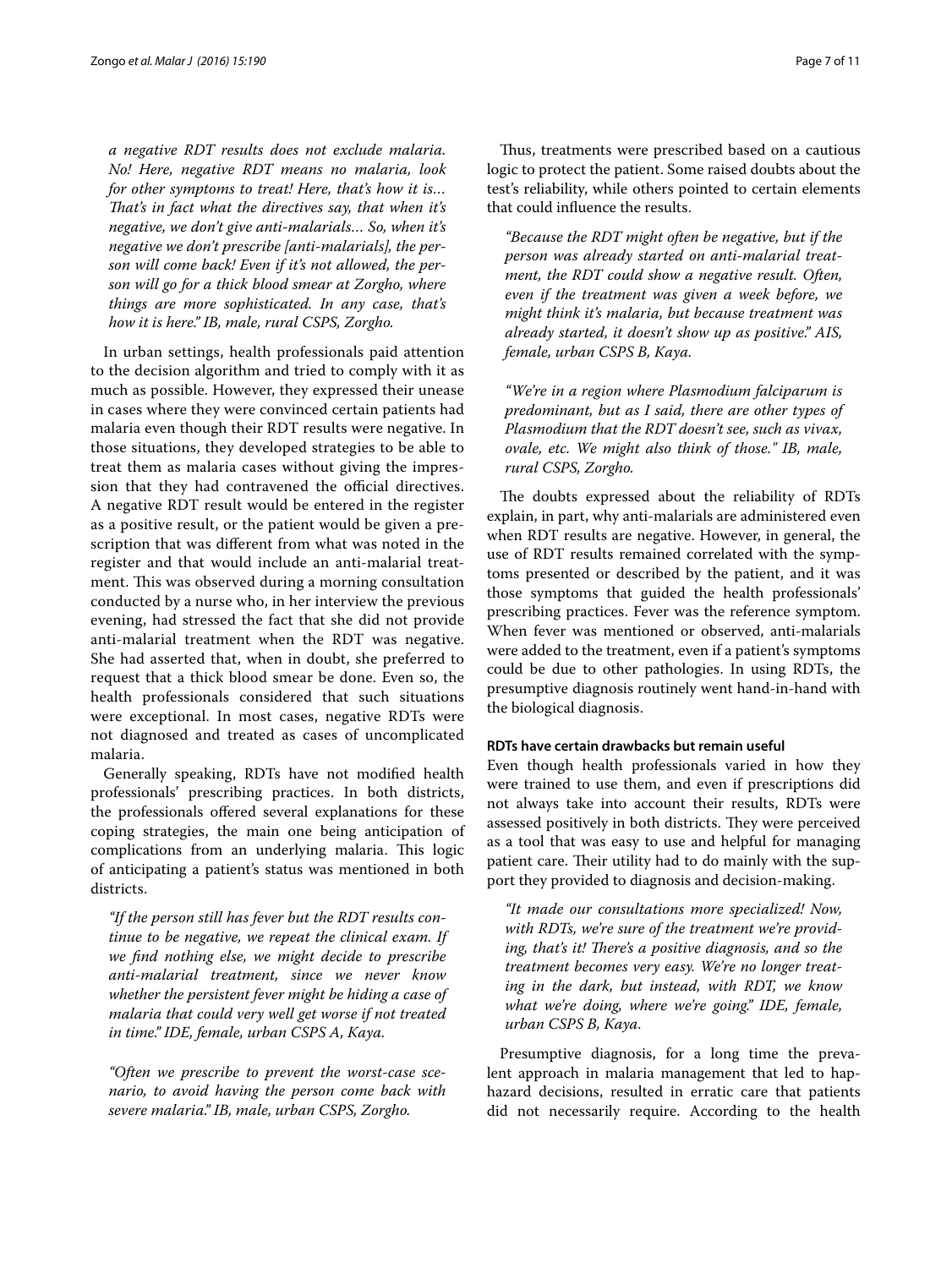professionals, RDTs facilitated the diagnosis of malaria. They were helpful in establishing a differential diagnosis of symptoms and providing care that was appropriate and more affordable for patients. The fact that RDTs helped to reduce healthcare costs was mentioned more often by health professionals in Zorgho than in Kaya.

*"For example, if you do a test and it's positive, you know you're dealing with a case of malaria; and we can also say that RDTs are helpful because everyone…. From a financial standpoint, not everyone in the population has access to a thick blood smear. Even if you think 500 francs isn't expensive, it isn't everyone who can have 500 francs to go have a thick blood smear done, so we can say that RDTs, on one hand, are helpful. They reassure the patients." IDE, male, urban CSPS, Zorgho.*

Moreover, in helping health professionals to make more appropriate and rational prescriptions, RDTs also provided opportunities for them to strengthen their competencies and improve their credibility among patients.

The health professionals mentioned some drawbacks associated with the tool's use. The lack of gloves for performing the test was mentioned in both districts. This situation exposed them to greater risks, as one respondent explained.

*"We were told we need to wear gloves when doing RDTs, but we were never given any gloves to perform RDTs. There you are, handling blood with your bare hands." AIS, male, rural CSPS, Zorgho.*

RDTs were also seen by the clinicians as adding to their workload and prolonging the consultation time

*"It takes longer and increases our workload… For example, if you're alone, you need to write in the ledger, in the booklet, get up to do the RDT, come back and sit around for 10–15 min to wait for the results; it adds to the consultation time." IB, female, urban CSPS A, Kaya.*

This constraint was felt most keenly in winter, a period of increased activity in health centres. The fact that services for children under 5 years are free exacerbated this perception in the Kaya health centres, which see large numbers of patients, even outside the winter period (when the risk of malaria epidemics is thought to be higher). This led them to adopt coping strategies for the use of RDTs by health professionals: involving workers who are not authorized to prescribe RDTs according to official norms; reorganizing the consultation process during periods of high activity (for example, doing RDTs on all patients in the waiting room before their consultations), and sometimes prescribing RDTs selectively (such as testing only patients with fever).

#### **Discussion**

In this study, the implementation of a public health policy was examined in a natural context  $[16]$  $[16]$ . The national scale-up that structured this context made it possible to go beyond the types of reflections often produced from experimental or pilot phases, whose objectives are primarily to evaluate an intervention's acceptability and feasibility [\[19](#page-10-17)]. Generally, in those situations, as in a laboratory, everything is put in place: logistic, human, material, and financial resources in order to ensure an intervention's success [[15\]](#page-10-13). The scientific process took place in a different situation, in which the tool was incorporated into the health centres' everyday activities, i.e., into natural working conditions. The advantage of this kind of research is that it makes it possible to assess contextual factors that are known to significantly influence health professionals' practices and the ways in which they adopt interventions.

#### **RDT and ACT prescriptions**

The introduction of RDTs for malaria is part of a movement to improve health professionals' diagnostic capacities and promote good therapeutic practices. It involves moving away from presumptive diagnoses in favour of biological diagnoses, such that prescriptions are based on evidence of parasite infection [[1\]](#page-9-0). Clinicians appreciate RDTs as a tool for rapid diagnosis. In the different health centres of the two health districts, the health professionals' attitudes toward RDTs were definitely heterogeneous, and the logic underlying their use varied. Nevertheless, there was convergence around the need to use this innovation in patient care interactions. With the introduction of these tests, management of suspected cases of malaria was perceived to have become easier and more precise. In this respect, the results of this study corroborated those of other studies, most of which were conducted in experimental contexts [\[20–](#page-10-18)[22\]](#page-10-19). The results showed that the tool was appreciated even in natural conditions. The health professionals felt that their competencies were strengthened and their credibility with patients had increased. These feelings stemmed from the fact that using these tests, which offered greater diagnostic precision, helped to undo some entrenched therapeutic habits and thereby reduce the costs of care for patients. Studies in Senegal showed that using RDTs helped lower the overall costs of testing and treatment in cases of fever and, by the same token, avoided "therapeutic overconsumption" [\[23,](#page-10-20) [24](#page-10-21)]. However, while this situation benefited patients in Senegal, it was not so well received by the health centres there, for whom "*malaria is usually the disease that*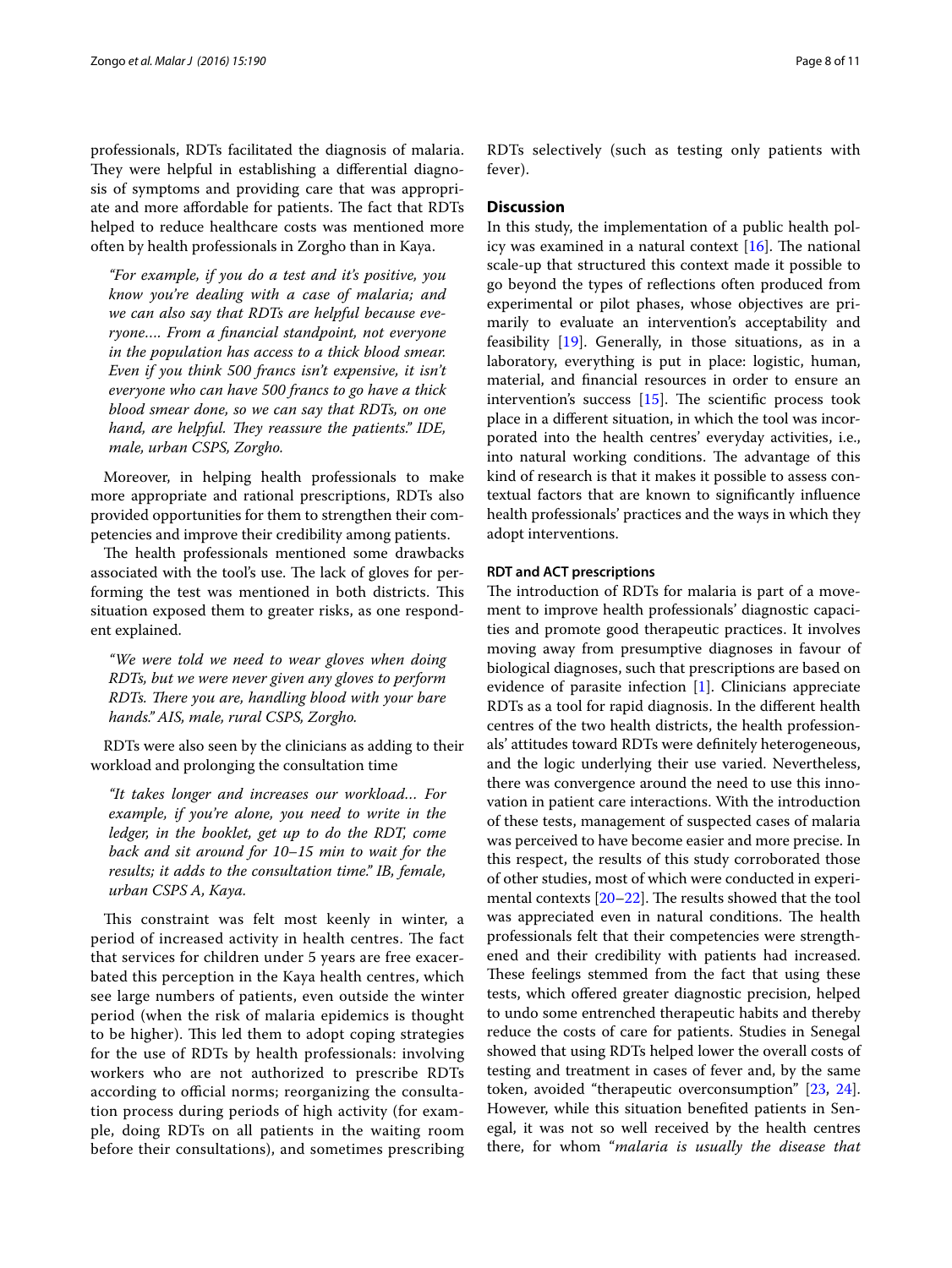*generates a lot of revenue*" [[8\]](#page-10-6). The results of a pilot project conducted in Somalia also showed that the use of RDTs reduced anti-malarial consumption by up to 75 % [[25\]](#page-10-22). In Burkina Faso, RDTs are free for patients in public health centres. The therapeutic management of uncomplicated malaria is based on national norms and protocols derived from WHO recommendations. The drugs used in malaria treatment are ACT. The combination of sulfadoxine-pyrimethanine and quinine tablets is used for intermittent presumptive treatment and for uncomplicated malaria in pregnant women [[26\]](#page-10-23). In CSPSs, the most frequently used treatment remains the combination of artesunate-amodiaquine  $[12]$  $[12]$ , which is generally prescribed in generic form. ACT is subsidized by the government. There is no financial evidence available on the financial impacts on patients of using RDTs in malaria treatment. Statistical analysis of the CSPS consultation registers to examine the impacts of RDT use on health professionals' prescribing of anti-malarials for children showed there was no change in ACT prescriptions in the Kaya district. On the other hand, in rural districts of Zorgho, there was a decrease in the trend of prescribing ACT for children [[27\]](#page-10-24). These prescription trends observed in Zorgho corroborate the results of studies conducted in Uganda and Zanzibar, where RDT use led to reductions in anti-malarial prescriptions [[28,](#page-10-25) [29](#page-10-26)].

The health professionals in Zorgho paid more attention to official directives and took test results into account when prescribing drug treatments, more than the professionals in Kaya health district, who pointed out the financial benefits to patients of using RDTs. They perceived the utility of the tool as a means of bringing some relief to their populations. Other studies in Burkina Faso have shown that contextual factors can explain health professionals' practices [[30\]](#page-10-27). In this study, there were contextual differences, with free care provided to children under 5 years old on one hand, and a system of user fees on the other, which may partly explain the disparities in health professionals' practices. In Kaya health district, the costs of consultations, prescriptions and ambulance transport for children under five are covered by a non-governmental organization, whereas in Zorgho there is no financial support aside from that provided by the government. User fee exemption in Kaya has resulted in high use of health centres, especially by parents of children under five, and to some extent has increased workloads [[31,](#page-10-28) [32](#page-10-29)]. Health professionals there tend to see this increased use of services not so much as a real need for services, but rather as a failure of the free care policy [\[33](#page-10-30)]. The impact of context could also apply to the disparity observed between urban and rural settings. Health professionals' greater compliance with official directives in rural settings, compared with those in urban settings, could in fact be due to the fact that rural health professionals are closer to their populations. Relationships are less anonymous than in the city, which would oblige the professionals to be more conscientious in their work.

## **Challenges related to respecting the recommendations on RDT results**

The problem does not appear to be related so much to using RDTs as routine work tools, since they are perceived as offering health centres more advantages than disadvantages [\[34](#page-10-31)]. Rather, what remains problematic is the buy-in required so that test results will be used to reduce excessive prescribing of drugs and to manage fever cases more efficiently and rapidly [[11,](#page-10-9) [21](#page-10-32)]. The high cost of ACT currently being used and the fear of seeing resistant strains develop explains the logic underlying the rationalizing of anti-malarial prescriptions [\[1,](#page-9-0) [4](#page-10-2)]. One possible explanation for this discrepancy appears to involve perceptions questioning the quality of the tests and thus their reliability. These reservations are based on health professionals' own empirical experiences of managing patients. However, rational responses to these reservations are found in RDTs' objective parameters and certain factors such as parasite density, type of parasite, conditions of transport and preservation, quality of tests used, quantity of blood drawn and self-medication [[34](#page-10-31), [35\]](#page-10-33). The respondents in this study expressed frequent doubts regarding the reliability of RDTs.

These factors were assessed in a variety of ways, because, of the diversity of information sources and the means by which health professionals had learned to use the tool. To improve health professionals' compliance with test results, it is essential that information and knowledge be standardized. Most of the health professionals had not received any formal training, and this need came up repeatedly in their statements. Knowledge was transmitted by means of a cascade (top-down) training strategy implemented over a short period (2–5 days) by people with different interests and profiles. While this approach may have reduced training costs and made it possible to reach many people in a short time, it was seriously limited in terms of effective knowledge dissemination [[36\]](#page-10-34). It entailed the risk of the basic information being diluted, whether by being misinterpreted by those trained at the outset, or being poorly understood by others who were subsequently trained by them [\[37](#page-10-35)]. The situation becomes more complicated when the activities are carried out by several actors who, in the course of their activities, provide training that corresponds to their own interests and objectives, but whose content may not always be in line with the objectives of the health authorities [\[17](#page-10-15)]. The coping strategies developed by health professionals, with regard to both the handling of RDTs and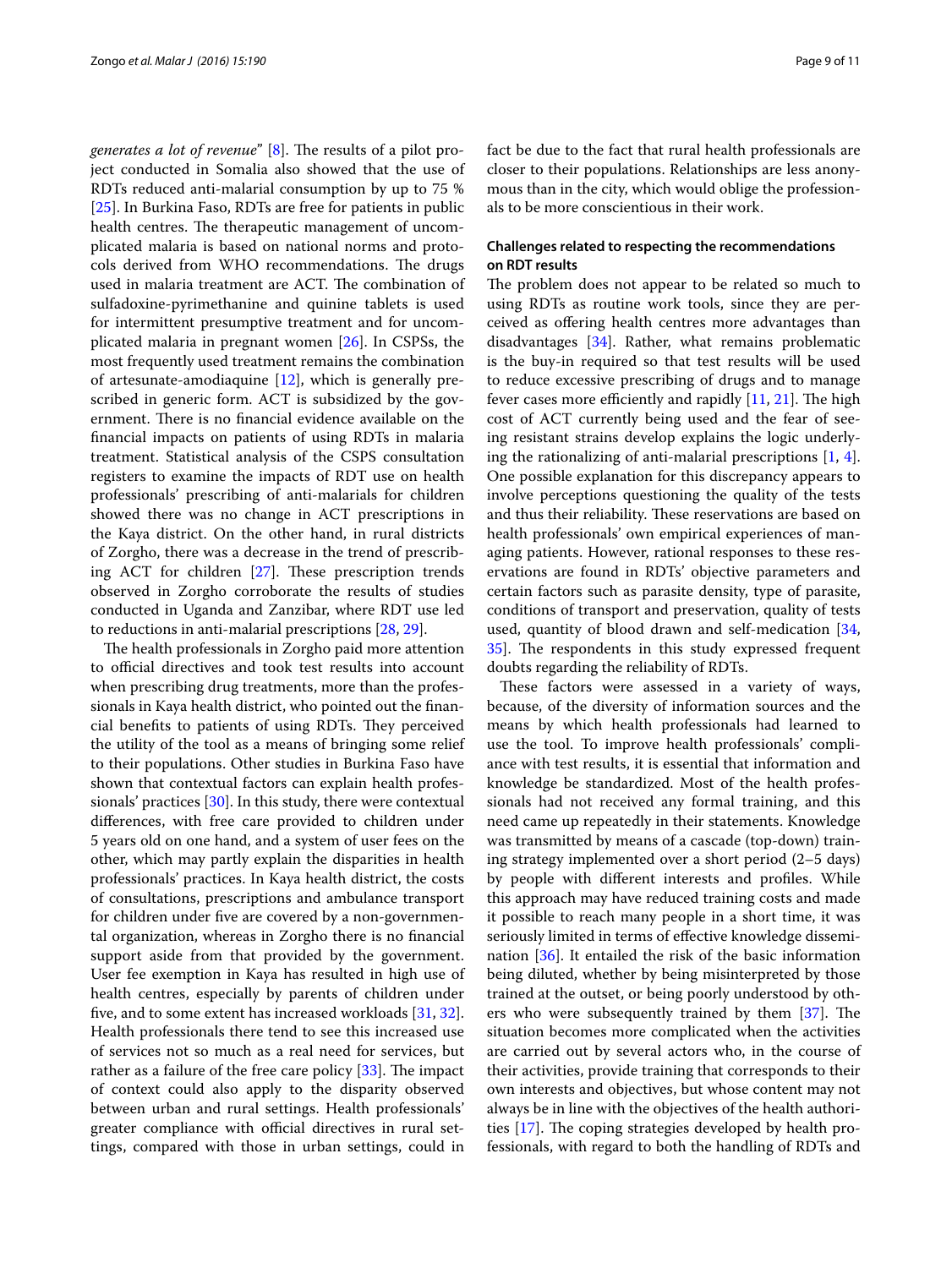the use of results, may be seen as a consequence of the lack of uniformity in the dissemination, which allows not only for adjustments, but even for re-interpretations.

Besides the observed heterogeneity of care practices around RDT use, which impaired the proper implementation of the policy, this study highlighted a problem of supply shortages, a recurrent feature of health interventions in Burkina Faso [[38](#page-10-36), [39\]](#page-10-37) and elsewhere [[40\]](#page-10-38). The poor availability of RDTs and the lack of gloves for performing them were symptomatic of problems faced by the CSPSs.

In the national directives on the use of RDTs, wearing gloves is one of the steps in carrying out the tests. Yet no gloves were provided in the parcels of tests sent to CSPS health professionals, who were left to their own devices in performing the tests. For some, the lack of gloves becomes their justification for not performing RDTs [\[7](#page-10-5)]. However, these are the exception, because even though health professionals complained about the lack of gloves, this did not generally prevent them from either performing the test bare-handed or developing strategies to obtain gloves in other ways, such as charging patients for gloves, buying supplies of gloves for themselves, or taking advantage of opportunities presented by the care context. In Kaya, some clinicians used the opportunity provided by the free care funded by a non-government organization to stock up on gloves.

#### **Limitations of the study**

While every effort has been made to ensure the rigorous conduct of this study, nevertheless it has certain limitations. To strengthen the external validity of the results, several other sites could have been studied; but, this was not the fundamental objective of the qualitative methodology used, which was more focused on understanding the phenomena in their complexity. The rigour of the process used [[41\]](#page-10-39) helped to strengthen the results and their internal validity. The presence of a social desirability bias [\[42](#page-10-40)] that could have influenced respondents to provide positive feedback cannot be excluded, even though the interviews were conducted anonymously to minimize this potential bias.

#### **Conclusion**

The health problem created by malaria has mobilized decision-makers and researchers around issues related to its management. The value of this study is that it was conducted in an uncontrolled context, in contrast to previous studies in Burkina Faso. Health professionals' adherence to national guidelines is crucial to the successful implementation of a disease management policy, although there are many parameters that influence prescribing behaviours besides health professionals' command of the

technical subject matter. A discrepancy between official norms and practice norms of public actors leads to the question of how health professionals' practices can be improved [[43](#page-10-41)].

In the absence of other tools to confirm diagnoses, RDTs could be helpful for optimizing care quality and population health status, in that while they do not supplant clinical diagnosis, they can significantly support health professionals' rapid management of patients. However, in the settings studied here, the prescribing of anti-malarials to patients who had tested negative remained widespread. Efficient use of RDTs will require several improvements in the management of suspected malaria cases: (1) reinforcement of supervision and training practices in order to observe and understand the problems and obstacles that health professionals encounter, as well as any facilitating factors, and to help them to comply with official directives of health programmes; (2) ensure a steady supply of RDTs in health centres; and, (3) update and standardize information and national guidelines provided to health professionals.

#### **Abbreviations**

ACT: artemisinin-based combination therapy; AIS: health outreach worker; CISSE: health information and epidemiological surveillance centres; CSPS: health and social promotion centre; DRD: district distribution depot; ECD: district management team; IB: licensed nurse; IDE: state certified nurse; MCD: district medical officer; RDT: rapid diagnostic test; WHO: World Health Organization.

#### **Authors' contributions**

SZ and VR developed the study protocol. SZ and VF conducted the field survey and drafted the original manuscript with support from VR. All authors have read and approved the final manuscript.

#### **Author details**

<sup>1</sup> Département Socio-Économie et Anthropologie du Développement, Institut des Sciences des Sociétés (INSS-CNRST), 03 BP 7047 Ouagadougou, Burkina Faso. 2 University of Montreal Public Health Research Institute (IRSPUM), 7101 Avenue du Parc, Montreal, QC H3N 1X9, Canada.

#### **Acknowledgements**

This study was made possible thanks to funding from the Canadian Institutes for Health Research (Grants 40165 and ROH 115213). The authors thank Professor Slim Haddad for his comments on the study protocol and on the present manuscript. We thank the management teams of the Kaya and Zorgho health districts, as well as all the care teams of the participating CSPSs for their gracious welcome and collaboration. Thanks to Donna Riley for translation and editing support.

#### **Competing interests**

The authors declare that they have no competing interests.

Received: 12 June 2015 Accepted: 30 March 2016 Published online: 06 April 2016

#### **References**

<span id="page-9-0"></span>1. WHO. World malaria report 2011: executive summary and key points. Geneva, World Health Organization, 2011. Available from: [http://www.](http://www.who.int/malaria/world_malaria_report_2011/wmr2011_summary_keypoints.pdf%3fua%3d1)